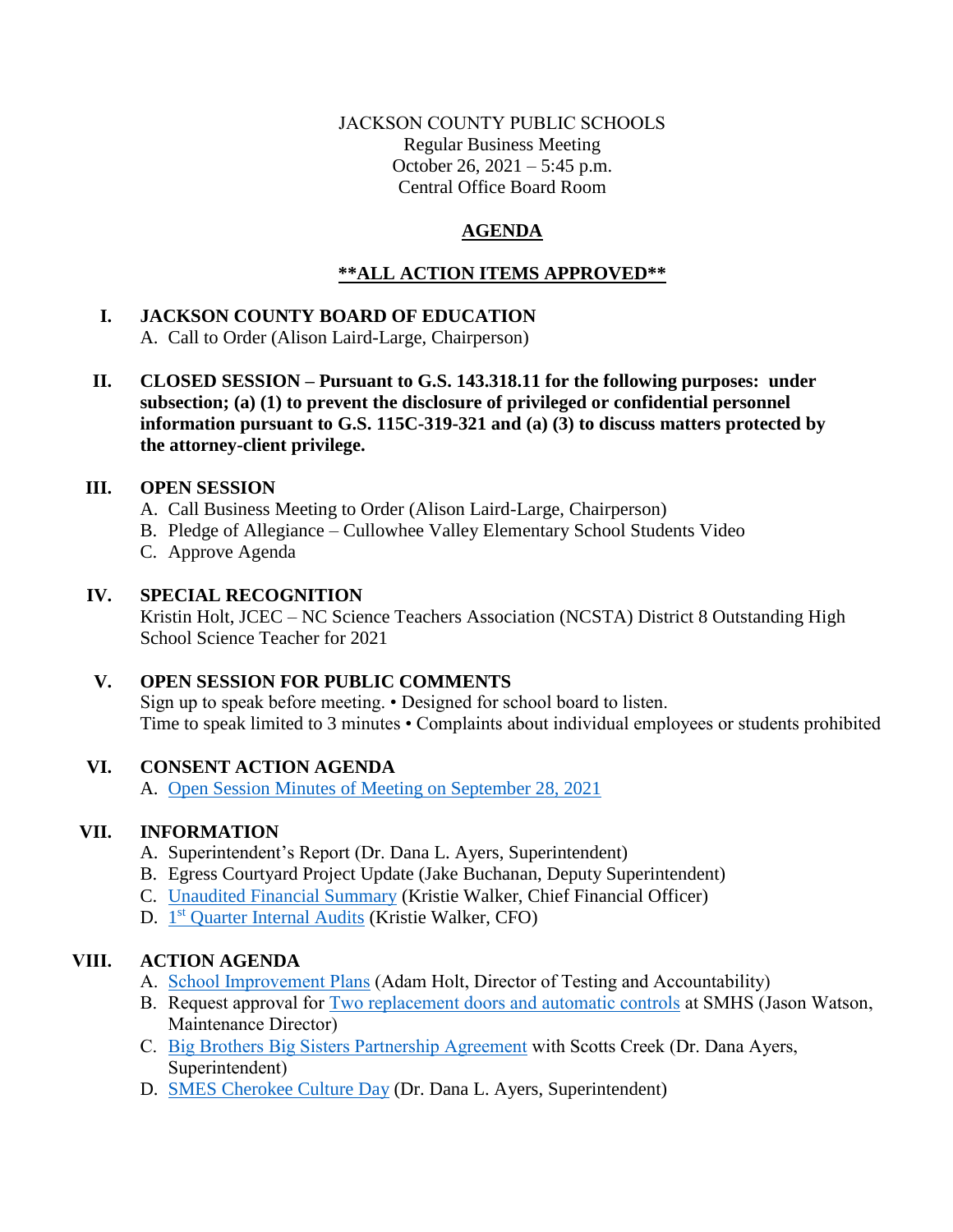- E. Review Mask Mandate (Dr. Dana Ayers) No Change
- F. BOE meeting location for November 2021 (Dr. Ayers) BOE Central Office
- G. Policy Updates (Jake Buchanan, Deputy Superintendent) First Reading:
	- 1. [Remote Participation in Board Meetings](https://jcpsmail-my.sharepoint.com/:b:/g/personal/cfields_jcpsmail_org/EfRxXsq9aC5PrwUi8N0zZ28BxK4LmL-HIZomg0Kp-OI5eQ?e=dqr3Yn) (2302)
	- 2. [Employee Dress and Appearance](https://jcpsmail-my.sharepoint.com/:b:/g/personal/cfields_jcpsmail_org/ERjrXrRrYX5BjIhCLxZqwZEBf6tlsW_ZjY27ARHhy4eXwg?e=vS9oPK) (7340)

Updates:

- 1. [Parental Involvement](https://jcpsmail-my.sharepoint.com/:b:/g/personal/cfields_jcpsmail_org/EX63nd52qsVMrAFF_NKM7yABs5bYrGF71dv3jiVxWFD9Hg?e=2icS65) (1310/4002)
- 2. [Confidential Information](https://jcpsmail-my.sharepoint.com/:b:/g/personal/cfields_jcpsmail_org/EU2p9r7dEnxEsOFKcok165IBC9BW8-MhA88nwn54U_2-xw?e=qnXCR8) (2125/7315)
- 3. [Curriculum Development](https://jcpsmail-my.sharepoint.com/:b:/g/personal/cfields_jcpsmail_org/EafYSGpKuGFIphE1TitkYGcBLXdbWcx91McVGKr_g1pI-w?e=P0kfpe) (3100)
- 4. [Testing and Assessment](https://jcpsmail-my.sharepoint.com/:b:/g/personal/cfields_jcpsmail_org/ER6grMSh6_xAhwWPKlwhmg0BDwNEaPdPTKhmMsu_kFGPEw?e=z0nIav) (3410)
- 5. [Student Promotion](https://jcpsmail-my.sharepoint.com/:b:/g/personal/cfields_jcpsmail_org/EV_9MZfRqRZLsAkxcbMAL-MB9prXSofXwxL4mqAnOXqmCQ?e=asIMPN) (3420)
- 6. [Graduation Requirement](https://jcpsmail-my.sharepoint.com/:b:/g/personal/cfields_jcpsmail_org/EaeZLjZr9RxFo9_YqpHN2CABEPLM98BPbfOd0WZUrUXyMQ?e=FaKsHa) (3460)
- 7. [Licensure](https://jcpsmail-my.sharepoint.com/:b:/g/personal/cfields_jcpsmail_org/Eff9qC1SrUtHh7__6Xt2VQ8Bo8ewnNQY8pkMolhLmooezQ?e=ynxrfv) (7130)
- 8. [Federal Grant Administration](https://jcpsmail-my.sharepoint.com/:b:/g/personal/cfields_jcpsmail_org/EU5IwNMBwH1Gq0rYK8S_JfMBqBnNpG3luFxuF0tZOoISyg?e=lIHnb0)  Procurement Procedures (8305-R)
- H. Field Trips (Dr. Ayers)
	- 1. FES, Grade 6 [Ripley's Aquarium, Gatlinburg, TN, 2-24-22 to 2-25-22, TT7052.](https://jcpsmail-my.sharepoint.com/:b:/g/personal/cfields_jcpsmail_org/EX1HgeNvc6RBo6dZ62UtD84BSslRGkRu0QWmOo57u8I4Nw?e=1ciJXk)
	- 2. SMHS, Grades 9-12 [Walt Disney World, Lake Buena Vista, FL, 03-31-22 to 04-03-](https://jcpsmail-my.sharepoint.com/:b:/g/personal/cfields_jcpsmail_org/EYm0BLMbUVNDm4haBHf0ka0B9DXU2Ehc0BOS_sXKs75E9w?e=gwEY7K) [22, TT7155.](https://jcpsmail-my.sharepoint.com/:b:/g/personal/cfields_jcpsmail_org/EYm0BLMbUVNDm4haBHf0ka0B9DXU2Ehc0BOS_sXKs75E9w?e=gwEY7K)
	- 3. SMES, Grade 1 [Ripley's Aquarium, Gatlinburg, TN, 11-12-21, TT7162.](https://jcpsmail-my.sharepoint.com/:b:/g/personal/cfields_jcpsmail_org/EW0yx1DuNLFMpp8OE0hdW9ABtlav4m5sXxrafRIY79vCfw?e=nWW1N4)

## **IX. PERSONNEL ACTION AGENDA**

#### **Employee Recommendations:**

- 1. Adams, Ziquila Afterschool Assistant, CVES
- 2. Breuer, Ashlyn Teacher Assistant, SMHS
- 3. Browne, Abigail Substitute Bus Monitor, CVES
- 4. Carpenter, Donna Afterschool Assistant, CVES
- 5. Cauley, Jeremy Substitute Bus Driver, SMHS
- 6. Copeland, Debra Custodian, CVES
- 7. Claire, Reanna Teacher, FES
- 8. Draper, Samantha Instructional Support Assistant, SMES
- 9. Eden, Zachary Assistant Principal, BRS & BREC
- 10. Eldridge, Robert Cherokee Culture Specialist, SMES
- 11. Haney, Teresa Instructional Support Assistant, SMES
- 12. Hawken, Danielle Teacher Assistant, SMES
- 13. Hayes, Kimberly Teacher, FES
- 14. Hensley, Jeri -Tutor, FES
- 15. High, Rachel SEL Support Assistant, CVES
- 16. Holt, Adam Substitute Bus Driver, CVES
- 17. Huckabee, Delores Custodian and Bus Driver, SCES
- 18. Hughes, Daphne Homebound Teacher, SMHS
- 19. Jones, Angie School Nutrition Assistant, CVES
- 20. Leopard, Sara Tutor, FES
- 21. Marenda, Levi Electronic Consultant Band, SMHS
- 22. Martin, Kirstyn Tutor, FES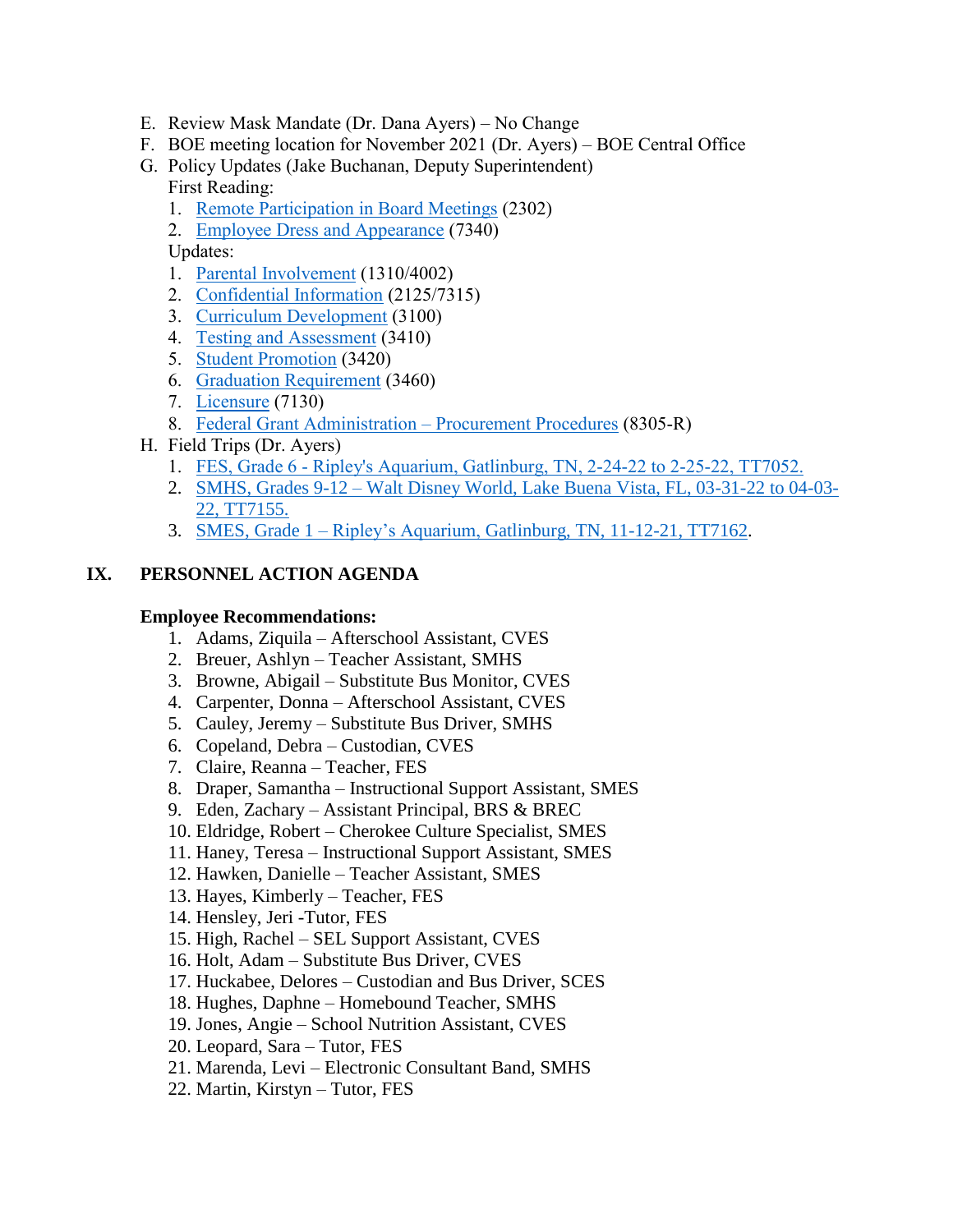- 23. Reece, Gretchen Substitute Bus Monitor, CVES
- 24. Richmond, Denise Instructional Support Assistant, SCES
- 25. Sealey, Sarah Afterschool Assistant, CVES
- 26. Shepard, Tracy School Nutrition Assistant, CVES
- 27. Thompson, Kevin Woodwind-Visual Instructor Band, SMHS
- 28. Wilkinson, Matthew Percussion Instructor Band, SMHS
- 29. Willson, Dorothie Homebound Tutor, SCES
- 30. Wood, Heather Bookkeeper, SCES
- 31. Young, Lyndsi Substitute Bus Monitor, CVES

#### **Employee Resignations:**

- 1. Barrett, Samantha Speech Language Pathologist, CVES
- 2. Brown, Virgle Cody Custodian, CVES
- 3. Gass, Andrew Custodian, SMES
- 4. Hunter, Kristal Teacher, BRS
- 5. Kelley, Caleb Bus Driver, SMHS
- 6. Kittle, Tyler Tutor and In School Suspension, JCS

#### **Staff, Non-Staff and Returning Coach Recommendations:**

- 1. Alcantar, Elena Head Coach MS Soccer, BREC New Staff
- 2. Beck, Zack Assistant Coach JV Football, SMHS New Non-Staff
- 3. Bell, Tasha Assistant Coach Soccer, SMES Returning Staff
- 4. Bonen-Clark, Michael Assistant Coach Soccer, CVES Returning Staff
- 5. Brooks, Beth Head Coach Volleyball, SMES New Staff
- 6. Brown, Megan Athletic Director Middle School, CVES New Staff
- 7. Brown, Megan Head Coach MS Volleyball, District wide Returning Staff
- 8. Buenting, Abby Head Coach JV Men's Soccer, SMHS New Non-Staff
- 9. Bumgarner, Mary Athletic Activity Bus Driver, SMES Returning Staff
- 10. Bumgarner, Mary Athletic Director, SMES Returning Staff
- 11. Burgess, Cierra Head Coach Volleyball, FES New Non-Staff
- 12. Davidson, Todd Head Coach Indoor Track, SMHS Returning Non-Staff
- 13. Davis, Thomas Head Coach JV Wrestling, SMHS New Non-Staff
- 14. Elkins, Brittany Assistant Coach Varsity Boy's Basketball, BREC Returning Staff
- 15. Ellenburg, Jeremy Athletic Activity Bus Driver, FES Returning Staff
- 16. Ellenburg, Jeremy Athletic Director, FES Returning Staff
- 17. Gentry, Logan Head Coach Swimming, SMHS Returning Staff
- 18. Gribble, Corina Assistant Coach District Cross Country, District wide Returning **Staff**
- 19. Hansen, Debbie Assistant Coach District Men's Soccer, District wide Returning **Staff**
- 20. Heath, Dan Head Coach District Men's Soccer, District wide New Non-Staff
- 21. Kilpatrick, Alicia Assistant Coach Volleyball, SMES Returning Staff
- 22. Kostak, Abigail Head Coach Soccer, CVES Returning Staff
- 23. Larch, Catherine "Mindy" Head Coach District Cross Country, District wide Returning Non-Staff
- 24. Long, Michelle Assistant Coach Cheer, SCES Returning Staff